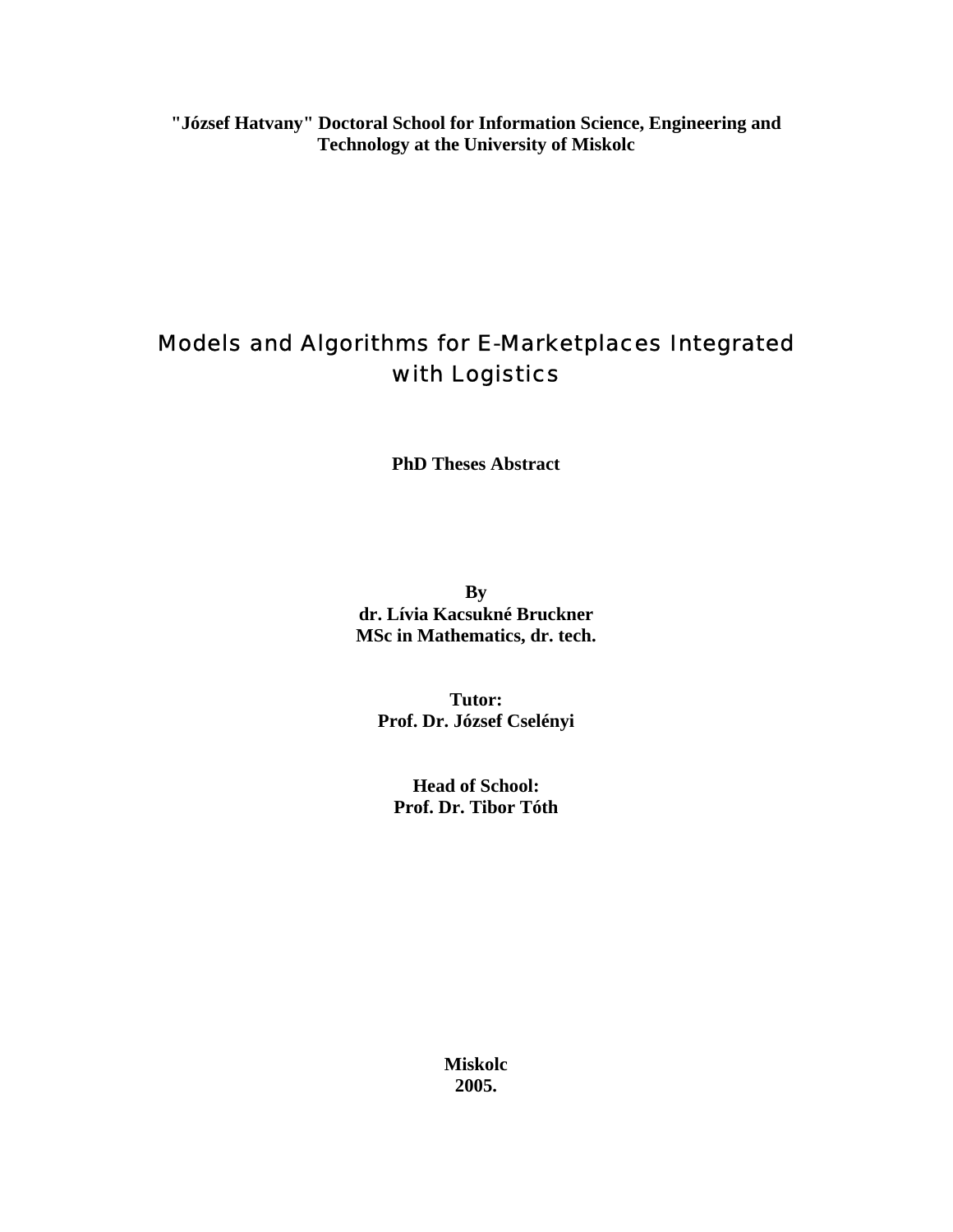## **1. Introduction**

My dissertation provides a new approach to logistical solutions in electronic commerce building upon the interrelated area of e-commerce and supply chain modelling as a background.

Business-to-Business e-commerce plays an increasingly important role in supply chain management facilitating integration and cost savings. The theoretical backgrounds include the immense literature of auction theory, among them many excellent surveys such as [B1], [B2], [B11], [B13], [B14], [B15].

Studying the literature of auction theory I have found only a few papers that dealt explicitly with the logistical aspects of auctions. A simplified model of transportation costs is included in Chen et al*.* [B3] and Zeng et al. [B16]. These models deal with transportation costs proportional to quantity which is a limited approach to real world problems. I have not found any procurement auction models that would include the timebound nature of supply chain management. Warehousing is not explicitly dealt with either, although penalty on leftover goods can be regarded as a kind of storing cost. [B2].

According to my findings the electronic marketplaces of goods and logistical services are treated separately both in theory and practice. E-marketplaces selling goods either do not offer logistical solutions at all or offer a single solution or 2-3 possibilities in different time-cost ranges. The so called integrated marketplaces offer both goods and logistical services, but they are rather joint than integrated, since the goods must be selected first and then the logistics providers' market can be reached with a click. Electronic distributors undertake the task of mediating between buyers and sellers providing logistical services as well but this excludes competition from the logistics providers' side. Hence we can say that the above-described B2B models do not enable an optimisation that would include logistical costs as well. In my dissertation I address this inefficiency by creating a new model for e-marketplaces that fully integrates the markets of goods and logistical services enabling optimisation of total costs.

The main guide for my background research work, Kalagnanam and Parkes [B11] provides a framework for auction mechanisms defining the building elements as resources, market structure, preference structure, bid structure, matching supply demand and information feedback, which concepts helped me to build up a solid theoretical foundation for my theses.

From the logistics' point of view my most important resources were provided by the researches concerning virtual enterprises being carried out for many years at the Department of Materials Handling & Logistics of University of Miskolc (ME-ALT) led by Prof. Dr. József Cselényi. Several methods have been developed here to create a dynamic system to exploit the free capacities of companies grouped in clusters using ebusiness tools. [B4],[B5], [B6], [B7], [B8], [B9], [B10], [B12].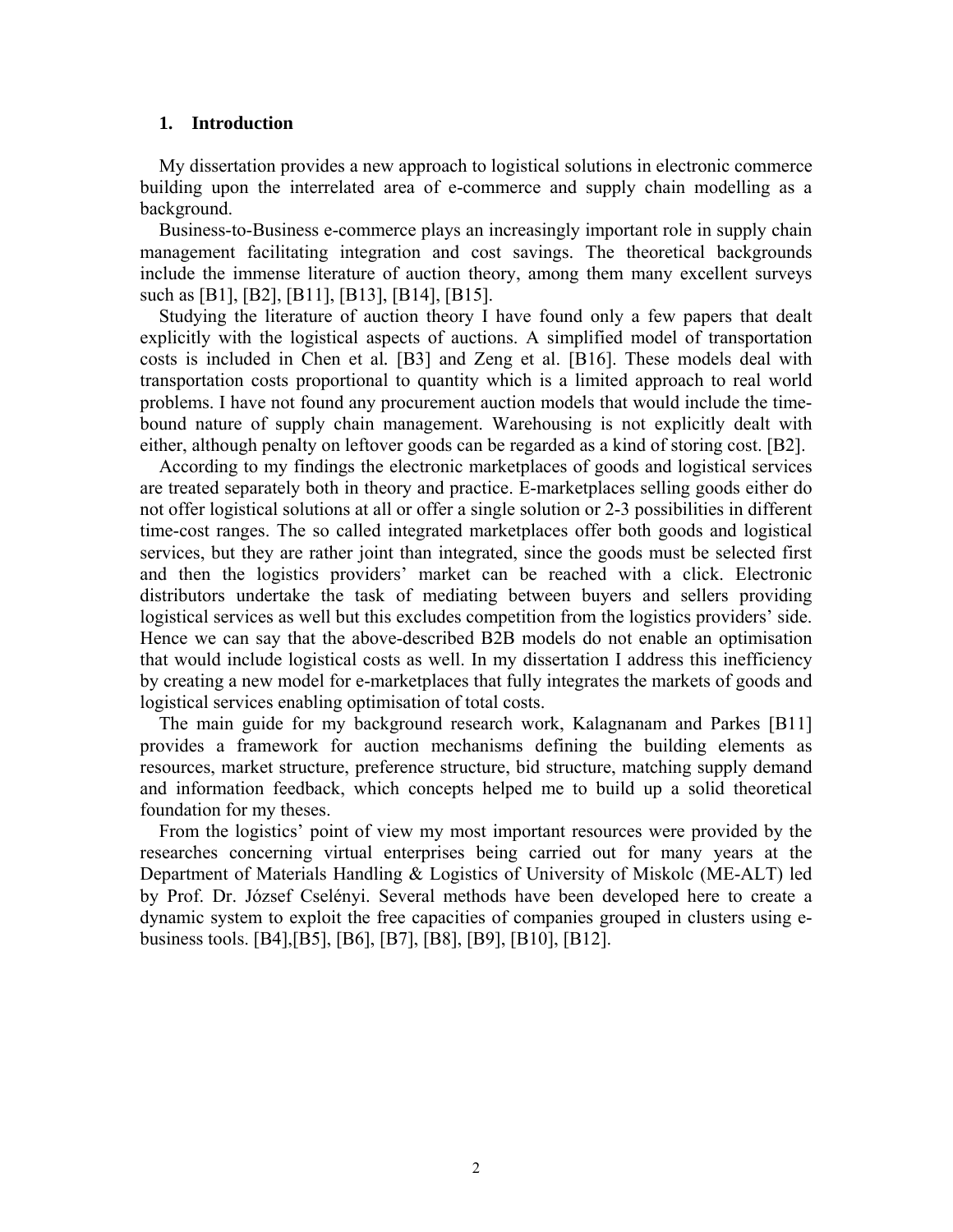# **2. Objectives**

I started my work with the vision of an electronic marketplace integrated with logistics, where third party logistics providers (3PLs) compete with each other within the frame of the goods' market to allow joint optimisation according to different criteria. To the best of my knowledge this approach has never been used in the literature before.

 My primary objective was to work out the theoretical foundations of modelling emarketplaces integrated with logistics in order to prove the feasibility of such models. Since the problem is very complex I divided it into sub-problems using the following set of goals:

# *1. Identification of the relevant research area*

**Content:** Setting the boundaries of the problem area and the modelling space, defining the relevant entities and the relationships between them. Finding the possible starting points in the literature concerning the specialist field pertaining to both the study of electronic commerce and supply chain management.

# *2. Outlining the research area*

**Content:** Outlining a modelling framework and defining the most important subtypes of the generic model in line with the existing categorisations of electronic commerce.

# *3. Preparatory analysis on the physical level*

**Content:** Analysing the material flow and defining the relevant concepts and attributes that will serve as a basis for the mathematical model.

# *4. Model definition for a selected sub-area*

**Content:** Defining the optimisation problem including the input bid structure, the objective function along with the constraints and the output structure.

# *5. Optimisation algorithms*

**Content:** Creating one or more algorithms for solving the selected optimisation problem subtype, proving correctness of these algorithms and analysing their operation.

# *6. Feasibility of the model*

**Content:** Investigating the feasibility of the new model from a practical point of view, formulating the economical benefits and setting up criteria for deciding about its possible implementation.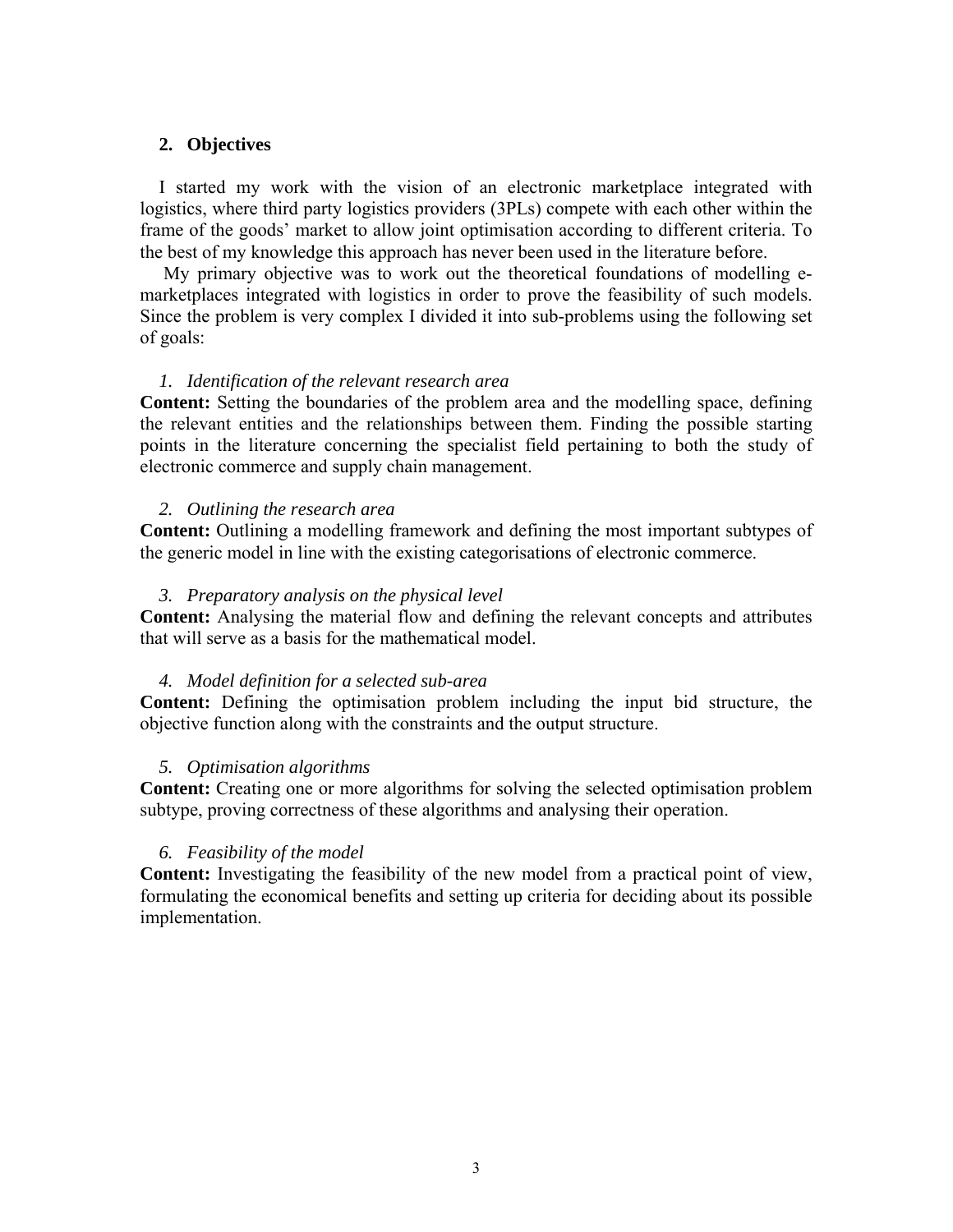# **3. Methodology**

First I tried to make sure that no similar model has been published so far. My primary sources were the commercial solutions available on the Internet where I spent a long time searching with no results. However this methodology cannot be regarded reliable enough to prove the non-existence of such a model. The secondary sources – papers and books, especially surveys published in the literature on electronic commerce – were a more reliable source for covering the possible similar models, since they are easier to search, but they yielded no results either. I carried out my research in English since this is the most frequently and widely used language in the science of e-commerce, and authors of different nations tend to publish their results in English as well. I have used reliable sources only, such as university sites, scientific databases and web pages of well known scientists.

Studying the literature on e-commerce I have compared the relevant ideas to the methods published by the researchers of ME-ALT in the field of logistical optimisation and virtual enterprises, which led me to the problem classes described in my dissertation.

In order to set up the theoretical model I studied the literature relevant to the logistical costs from technical, financial and general managerial aspects. I also studied the tariffs of several 3PLs present on the Internet. Based on the results of these examinations I have created a new cost model that is more realistic than those currently used widely in ecommerce.

I formulated my model based on my previous research using the literature of auction theory and optimisation models created at ME-ALT. I have published my ideas at different conferences and in several journals. The feedback I received from these sources helped me to fine tune my model.

The model I have designed for integrating logistics into the e-marketplaces of goods involves a non-linear optimisation problem containing integer and binary variables. In order to solve this I have studied different optimisation methods aiming at transformations that make my problem suitable for one of the commercial optimisation software packages. The main obstacle was the discontinuous nature of the objective function which resulted in non-linear methods being unimplementable. To overcome the problem I have worked out a method to transform it into a piecewise linear function which reduced the original problem to a linear integer programming problem. I used a phased approach, first showing linearisation of a simplified model then generalising the method to more complex models.

The complexity of integer programming problems mainly depends on the number of integer variables and the structure of the problem. In my case the price I had to pay for the linearisation of the problem was the increasing number of new variables which in some cases might have jeopardised the online application. For this reason I analysed the model, calculated the upper limit of the number of variables and proved that the same results can be reached by replacing the integer variables with continuous ones. This way I reduced the problem to a mixed integer programming (MIP) task that can be solved much faster than the original problem since the number of discrete variables has been significantly reduced. Still the remaining binary variables might cause unacceptably lengthy computation times. For this reason I have studied the metaheuristic methods of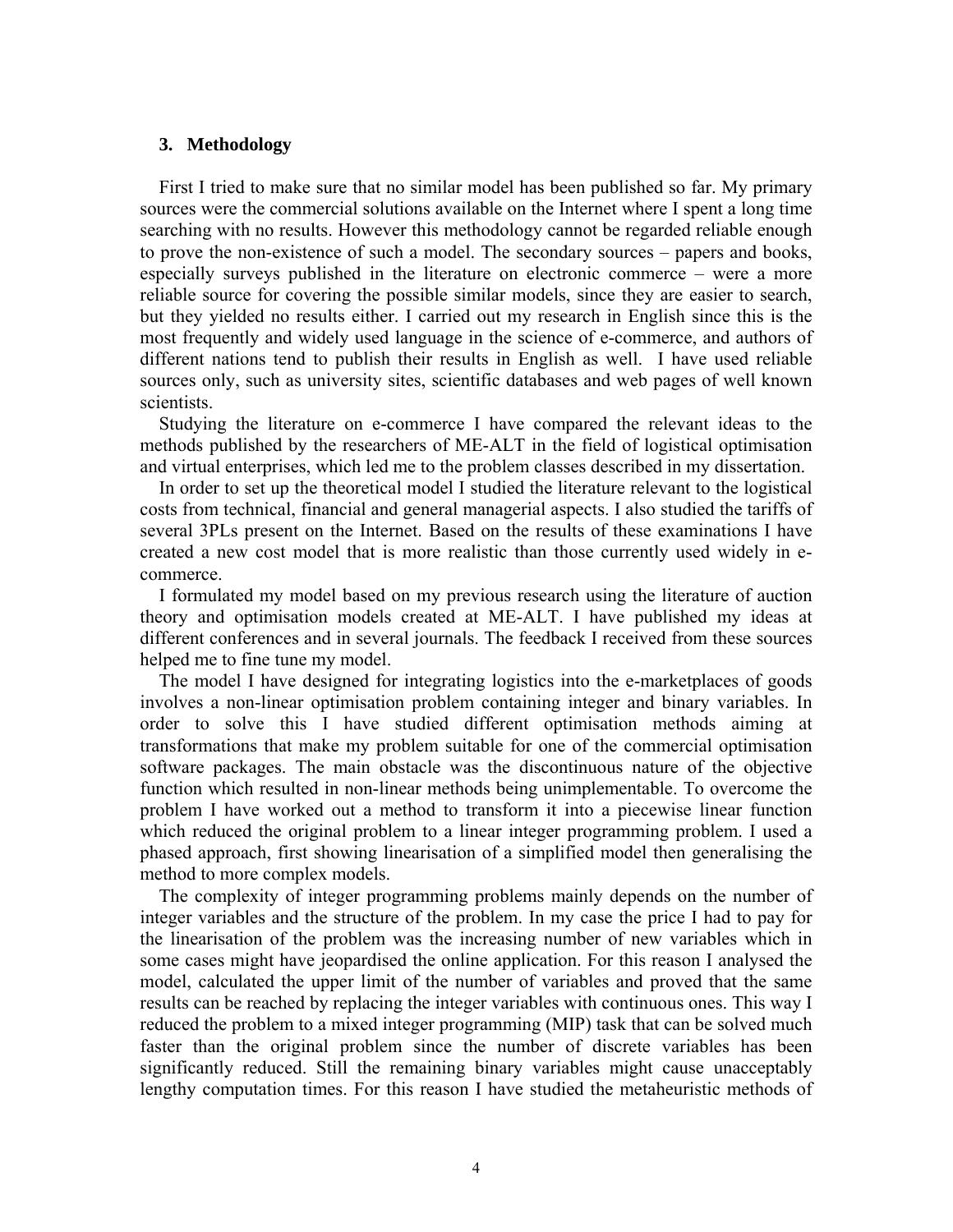global optimisation in order to find a possible template for a suitable heuristic method that could enhance my solution. Branch and bound techniques seemed to be the most promising for this purpose, so using this method I created a heuristic algorithm that reduces problems which contain an extremely large number of variables to smaller subproblems.

I have tested the validity of my algorithms in practice. First I tried to use the quadratic optimisation model of MS EXCEL Solver but it did not work. Despite the small size of the test problems it yielded correct results only if I set the initial values close to the solution, obviously it was unable to handle the discontinuous objective function.

On the other hand, MS EXCEL Solver turned out to be a good tool for testing the linearised model since it yields correct results for MIP problems where only a small number of binary variables are present along with many continuous variables. Unfortunately I had no access to the more powerful commercial version of Solver so I could only use 160 variables, and I was unable to call the necessary routines from a program which made testing a large number of cases impossible. Still the tests I ran individually were enough to draw my attention to a few important features concerning the feasibility and the economic aspects of the model. Afterwards I was able to prove these in a theoretical way.

# **4. New academic results**

# **Thesis 1.**

I have defined a new model for improving the economic efficiency of Business-to-Business electronic commerce by introducing the concept of the e-marketplace integrated with logistics. I have defined the structure of three different subtypes – the buyeroriented, the seller-oriented and the intermediary types, and created new kinds of auction algorithms that can facilitate the operation of these.

I have defined a new family of e-marketplace models that I call EMMIL for E-Marketplace Model Integrated with Logistics.

The resources to be allocated in a general EMMIL model are the following: (1) multiunit multi-item goods that require physical transportation (2) logistical services that may include transportation, warehousing, labelling, unitising, de-unitising or other value added services. These two kinds of resources are treated separately in traditional emarketplace models while in EMMILs a single transaction joins the goods to the entities



Figure 1.: Entity relationship diagram of an EMMIL transaction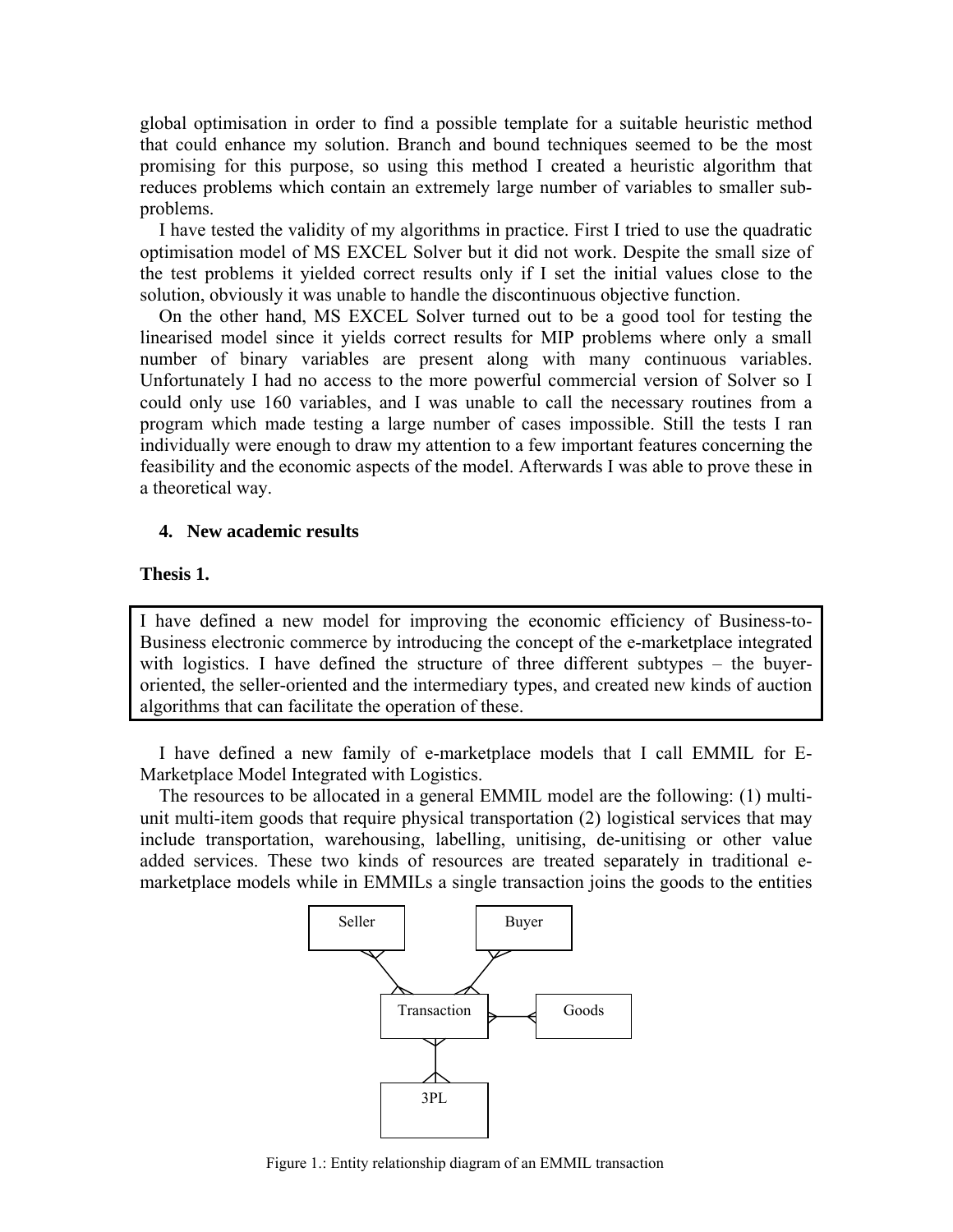of all the three sides such as sellers, buyers and 3PLs. This can be seen in Figure 1.

According to market structure EMMIL models can be divided into three different subtypes. In the buyer-oriented or procurement model (EMMIL.BM) a single buyer is facing several sellers and 3PLs. In the seller-oriented model (EMMIL.SM) a single seller is involved in transactions with many buyers and 3PLs. The third subtype is EMMIL.IM, the intermediary model.

The most important new feature of EMMIL models is the allocation procedure. I have defined a new kind of auction that enables 3PLs to integrate their bids into the bidding process that runs between buyers and sellers. With this feature the marketplace engine can optimally allocate the resources taking all aspects into consideration. I have described the necessary algorithms for all the three subtypes.

Relevant publications with my contribution are [A2], [A7], [A8], [A9], [A10].

#### **Thesis 2.**

I have investigated the cost structure of transactions integrated with logistics. I have carried out an activity based cost analysis for the buyer-oriented marketplace and proved that the cost structure of seller-oriented and intermediary types can also be modelled with the help of the elements introduced here.

In order to operate auctions successfully an incentive bid structure has to be designed. A bid structure can only be incentive if it is strongly related to the preference structure of the participants. In EMMIL models participants have individual private values that in the case of sellers and 3PLs is based on their costs. Therefore it was essential to analyse the cost structures prior to bid structure design.

In the cost analysis I have distinguished between fixed and variable costs according to the way they react to changes in volume, which is in line with the terminology of management accounting.

For costs of goods I have created a structure that can reflect both economies of scale and economies of scope. In the case of logistical costs I have decided to carry out an activity based cost analysis since decisions about the activities form part of the allocation process of the marketplace. To simplify the model I restricted the subject of trading to homogenous unit loads and specified the basic elements of the allowed logistical activities such as handling, transportation and storing. I assigned cost functions to the elementary activities first and then formulated the related costs for additional administrative and information systems and the cost of capital. I defined the formula of cost aggregation for buyer-oriented marketplaces enabling consolidation deliveries. To integrate the costs of warehousing I have introduced the concept of asynchronous consolidation delivery for collecting, storing and delivering goods available at different times and locations. Costs of traditional (synchronous) consolidation deliveries are expressed by Formula (1).

$$
C^{\text{ol}} = F^{\text{ol}}(\varphi, \zeta^{\text{ol}}, \Gamma^{\text{ol}}, \chi^{\text{ol}}) + \left\langle \sum_{j=1}^{\chi^{\text{ol}}} V^{\text{ol}}(\varphi, \Phi, \zeta^{\text{ol}}, \Gamma^{\text{ol}}) d(W^{j}, W^{j+1}) \sum_{r=1}^{j} Q^{\text{ol}r} \right\rangle
$$
  
+ 
$$
H^{\text{ol}}(\varphi, \Phi, \rho^{\text{ol}}, \zeta^{\text{ol}}) \sum_{j=1}^{\chi^{\text{ol}}} Q^{\text{ol}}(H_1^{\text{ol}}(\varphi, \Phi, \rho^{\text{ol}}, \zeta^{\text{ol}}) + H_2^{\text{ol}}(\varphi, \Phi, \rho^{\text{ol}}, \zeta^{\text{ol}}))
$$

$$
(1)
$$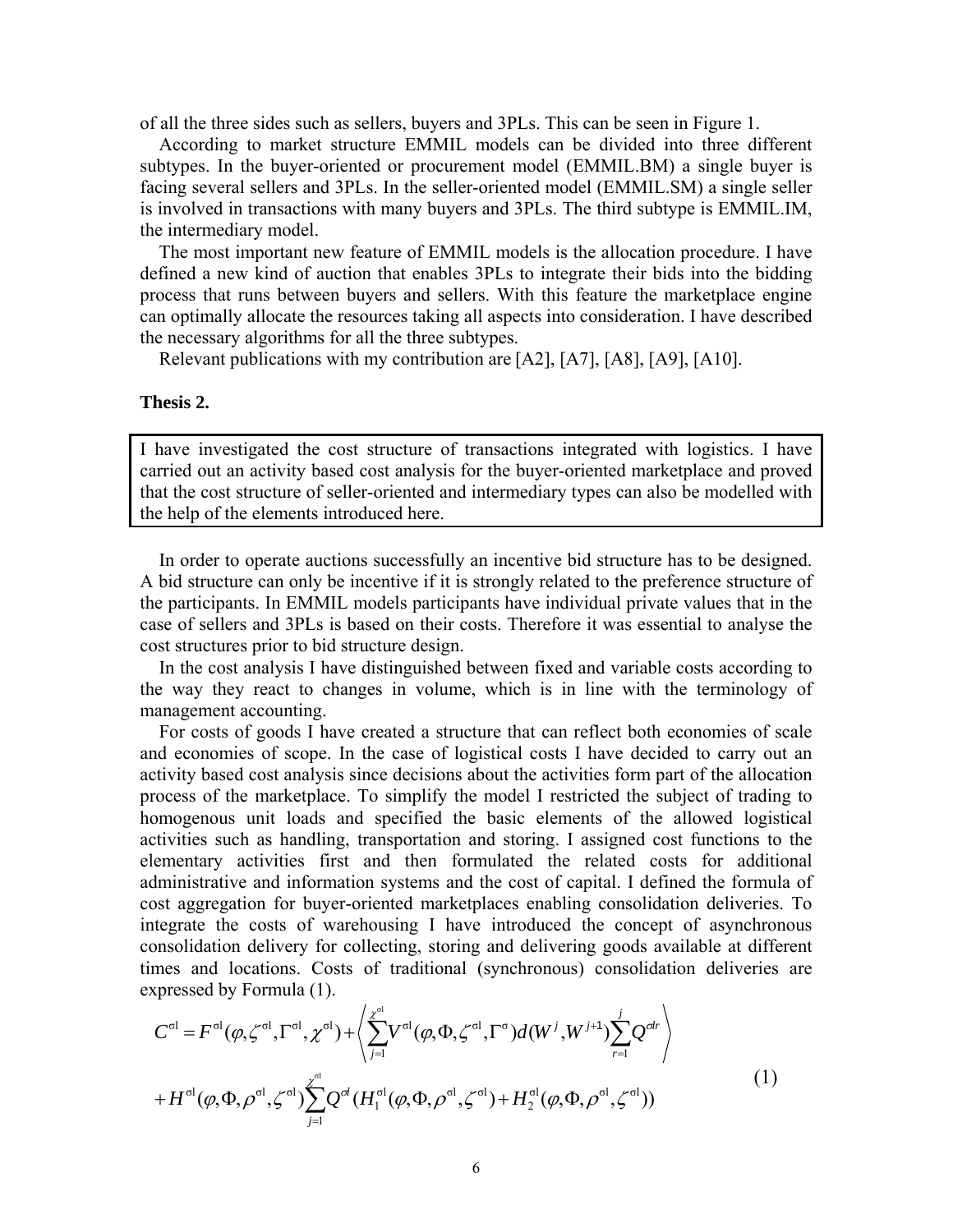Notations:<br> $C^{\sigma}$ <sup>1</sup> Cost of

- Cost of synchronous consolidation delivery σ. of 3PL l. [EUR]
- φ Type of goods
- Φ Type of unit load
- χ σl Number of seller plants in route of synch. consolidation delivery σ. of 3PL l.
- Quantity of goods in distance r. of synch. consolidation delivery  $\sigma$ . of 3PL l. [pallet]
- $F^{\sigma l}$ Fix transportation cost of synch. consolidation delivery σ. of 3PL l. [EUR]
- V<sup>σ</sup><sup>l</sup> Variable transportation cost of synch. cons. delivery σ. of 3PL l. [EUR/pallet/km]
- $\mathrm{H_1}^{\sigma l}$ Variable loading cost of synch. consolidation delivery σ. of 3PL l. [EUR/pallet]
- $\text{H}_{2}^{\,\,\sigma\text{l}}$  Variable unloading cost of synch. consolidation delivery σ. of 3PL l. [EUR/pallet]  $d(W^j, W^{j+1})$  Distance between sellers j. and j+1. in synch. cons. delivery σ. of 3PL l. [km]
- $\rho^{\tilde{\sigma}l}$ Technology used in synch. cons. delivery σ. of 3PL l.
- ζ σl Type of vehicle used in synch. cons. delivery σ. of 3PL l.
- $\tilde{\Gamma}^{\sigma l}$ Road type and conditions in synch. cons. delivery σ. of 3PL l.

The cost model of asynchronous consolidation delivery (2) consists of four parts: transportation from seller to the warehouse, storing, transportation from the warehouse to the buyer and the additional administrative costs. I proved that the total storing time can be calculated according to (3).

$$
C^{al} = \sum_{\beta=1}^{G_{l}^{al}} C_{\beta}^{al} + \sum_{\gamma=1}^{G_{o}^{al}} C_{\gamma}^{al} + {}^{ \Sigma}C_{w}^{al} + C_{a\lambda}^{al} \qquad (2)
$$

Notations:

- $C^{al}$ Costs of asynchronous consolidation delivery  $\alpha$ . by 3PL 1. including handling and storing [EUR]
- $G_\iota{}^{\text{al}}$  Number of inward synchronous consolidation deliveries in the asynch. cons. delivery α. by 3PL l.
- $G_0^{\alpha l}$ Number of outgoing deliveries in the asynch. cons. delivery α. by 3PL l.
- $\overline{C}^{\alpha 1}$ <sub>B</sub> Cost of incoming synchronous consolidation delivery β. in the asynch. cons. delivery α. by 3PL l. [EUR]
- $C^{\alpha}$ <sup>1</sup> Cost of outgoing delivery γ. in the asynch. cons. delivery α. by 3PL l. [EUR]
- $E$ <sub>Cw</sub>αl Cost of warehousing in the asynchronous consolidation delivery α. by 3PL l. [EUR]
- $C_{aλ}^{\quad \alpha l}$  Additional administrative costs of asynchronous consolidation delivery α. by 3PL l. [EUR]

$$
{}^{\Sigma}C_{w}^{cd} = \omega_{w}^{cd} \left\langle \sum_{\beta=1}^{G_{t}^{cd}} Q_{\beta}^{cd} (T_{u}^{cd} - T_{t}^{cd\beta}) - \sum_{\gamma=1}^{G_{o}^{cd}-1} Q_{\gamma}^{cd} (T_{u}^{cd} - T_{o}^{cd\gamma}) \right\rangle
$$
(3)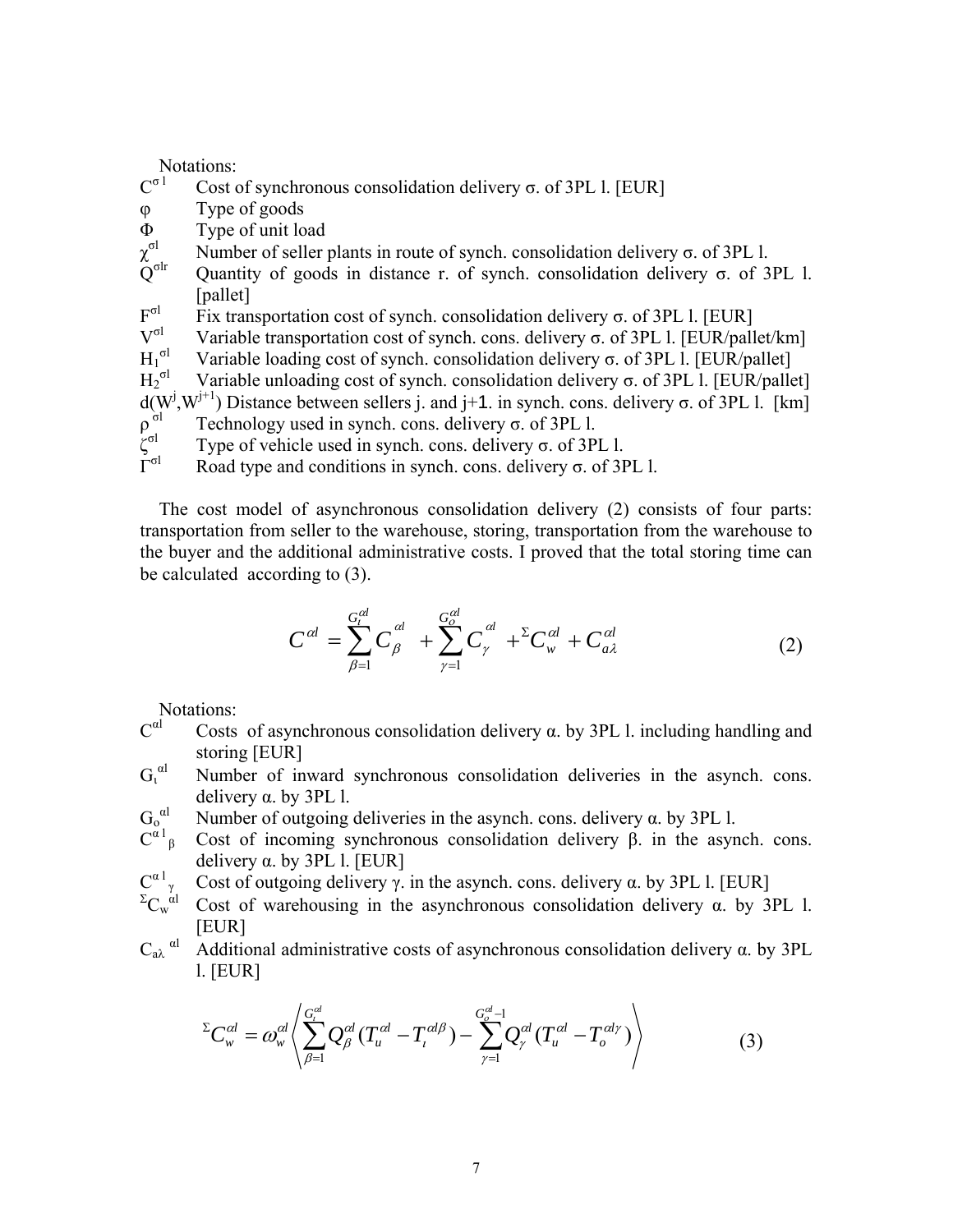Notations:

 $\omega_{\rm w}^{\rm \, \, \, \alpha l}$  Unit cost of storing in asynchronous consolidation delivery α. by 3PL l. [EUR/pallet/day]

 $Q_\beta{}^{\alpha l}$  Quantity of inward synchronous consolidation delivery β. in the asynch. cons. delivery α. by 3PL l. [pallet]

 $Q_\gamma^{\;\; \alpha l}$ Quantity of outgoing delivery γ. in the asynch. cons. delivery α. by 3PL 1. [pallet]

Date of last outgoing transport in asynch. cons. delivery  $\alpha$ . of 3PL l.

 $T_0$ <sup>αlγ</sup> Date of outgoing transport  $\gamma$ , in asynch. cons. delivery  $\alpha$ , of 3PL l.

 $T_1^{\alpha 1\beta}$ Date of incoming transport β. in asynch. cons. delivery  $α$ . of 3PL l.

Relevant publications with my contribution are [A1], [A3], [A6].

#### **Thesis 3.**

Based on the cost analysis I have created incentive bid structures for the buyer-oriented marketplaces. To facilitate the allocation procedure I have formulated the general and special versions of the optimisation problem allowing combinatorial versus line-haul transportation.

For detailed analysis I have used an EMMIL.BM model with the following specifications. The auctioneer is a single buyer aiming at procuring defined quantities of specified products in unit-loads. There are many sellers that can offer one or more of the required items between given minimal and maximal quantities. There are also several 3PLs willing to undertake transportation and storing.

I have defined the bid structure of sellers and the bid structure of 3PLs in a compatible way. The generality of these bids is a new achievement compared to those in the literature of procurement auctions, since it contains time frames for all parties: pick-up time intervals for sellers, delivery time for the buyer and service completion times for 3PLs. In the sellers' bid structure in addition to item discounts I have enabled a crossitem discount as well as a function of the total purchase price.

In the bid structure of 3PLs I introduced combination delivery as a generalisation of consolidation delivery. Another new feature of the logistical bid is the structure of fix and variable costs where the fix element refers to forwarding a container / truck of specified size while the variable element is the usual unit transportation cost. I have proven that my bid structure is suitable for incorporating all cost elements discussed in Thesis 2.

The allocation in this model is aimed at minimising the total costs of the buyer. I formulated the general objective function (4) as the purchase cost payable to sellers plus the costs of logistical services. The variables are the quantities to be purchased from the different sellers  $(Q_i^k)$ , and a set of decision variables  $(X_i^l)$  to identify the selected 3PLs. The objective function is quadratic since it contains the product of variables and discontinuous since the fix costs must be handled using the ceiling function. Constraints refer to time and quantity limits but they are not described in this abstract.

$$
f(Q_i^k, X_j^l) = \sum_{k=1}^M \left( \sum_{i=1}^N P_i^k Q_i^k \right) \left(1 - \Delta^k\right) + \sum_{l=1}^L \sum_{j=1}^{G^l} X_j^l \left(F_j^l \left( \sum_{k \in \Gamma_j^l} \sum_{i=1}^N Q_i^k \right) / Z_j^l\right) + V_j^l \sum_{k \in \Gamma_j^l} \sum_{i=1}^N Q_i^k \right) = \min \tag{4}
$$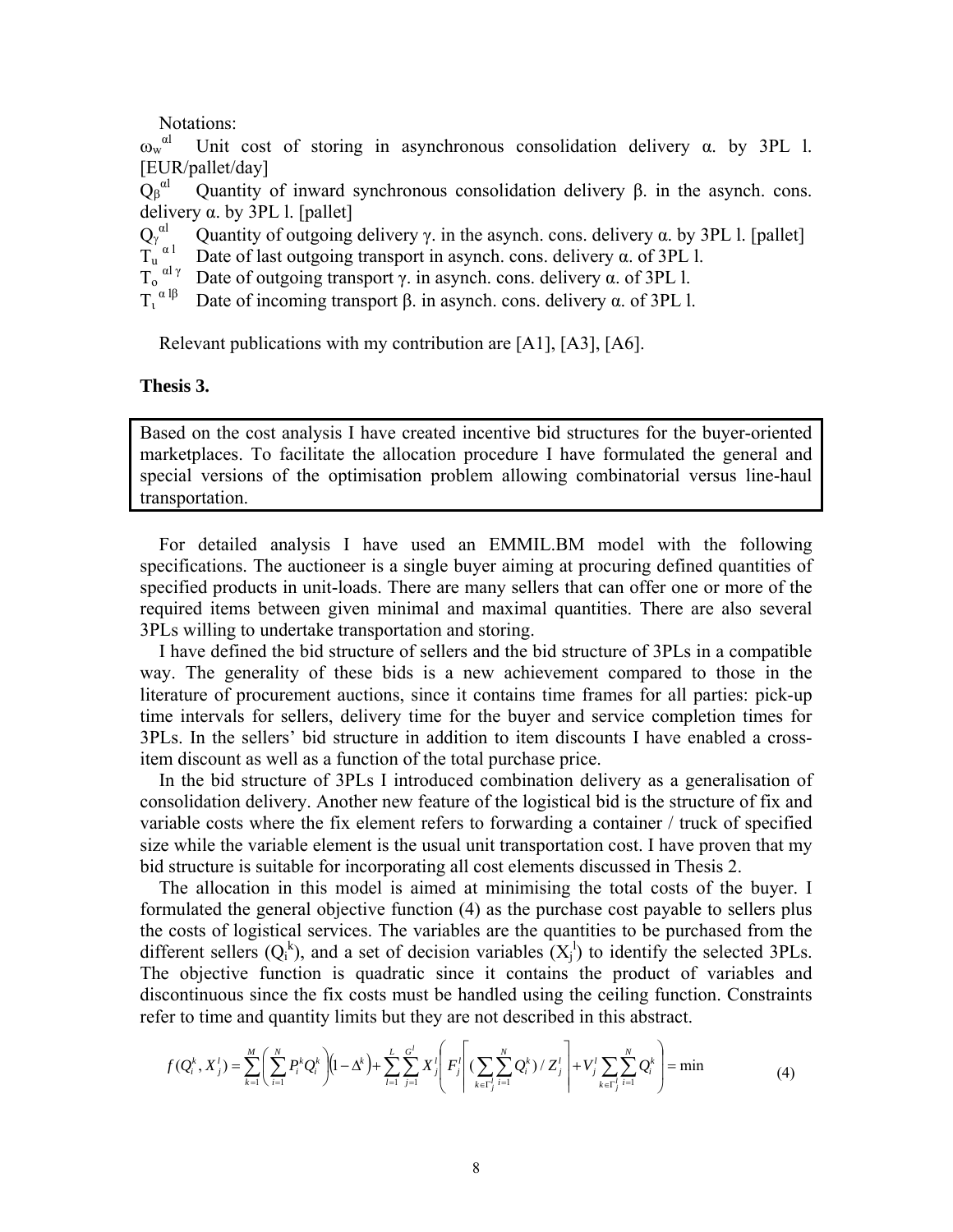Notations:

- N Number of items (goods)
- i Item identifier
- M Number of suppliers
- k Supplier identifier
- $Q_i^k$ Purchased quantity of product i. from seller k.
- $\tilde{P_{i}^{k}}$ Unit-price of product i. at seller k. as a step function of quantity
- $\Delta^{\rm k}$ Discount given as a step function after the total purchase cost at seller k.
- L Number of 3PLs
- l 3PL identifier
- $G^1$ Number of bids of 3PL l.
- Identifier of logistical bids
- $\Gamma^{\rm l}$  $\subset$ {1,..M} route, combination of sellers' identifiers
- $F^I$ Fixed truck cost of delivery on route  $\Gamma^1$  [EUR]
- $V^{\text{I}}$ Variable cost/unit of delivery on route  $\Gamma_1^{\text{I}}$  [EUR/ pallet]
- $x_j^{\perp}$  $\in \{0,1\}$  decision variable,  $x_j^1 = 1 \Leftrightarrow$  offer j. of 3PL l. is selected as winner.
- $\mathcal{I}^{\text{l}}$  $\mu_{\rm i}$  Load capacity of vehicle applied in route  $\Gamma_{\rm i}^{\rm l}$  [pallet]
- Ceiling function

I have formulated the objective function in a simplified form as well (5), without discounts, with standard capacity vehicles and line-haul transportation only.

$$
f(Q_i^k, X_k^l) = \sum_{k=1}^M \left( \sum_{i=1}^N P_i^k Q_i^k + \sum_{l=1}^L X_k^l \left( F_k^l \left( \sum_{i=1}^N Q_i^k \right) / Z \right) + V_k^l \sum_{i=1}^N Q_i^k \right) = \min \tag{5}
$$

Notations:

- $\rm X_k^{\,l}$  $\epsilon$  {0,1} decision variable,  $X_k^1 = 1$  if and only if 3PL 1. delivers from seller k.
- Standard load capacity of vehicles [pallet]  $\frac{Z}{F^l_k}$
- Fix cost of 3PL l. from seller k. [EUR]
- $V^l_{\ k}$ Variable unit cost of 3PL l. from seller k. [EUR/ pallet]

Relevant publications with my contribution are [A2], [A7], [A8], [A9], [A10].

# **Thesis 4.**

I have created a solution algorithm for the specialised optimisation problem that involves line-haul transportation only. I have proven that the quadratic integer problem can be reduced to a linear mixed integer programming problem. I have specified the algorithm of linearisation and analysed the complexity of the linear model.

I have linearised the quadratic objective function (5) by constructing a  $g_k(Q)$  piecewise linear best logistical cost function for each seller (Figure 2.) Based on four lemmas I proved the validity and short execution time of the construction algorithm. Then I formulated the linearised form of the objective function (5) along with the relevant new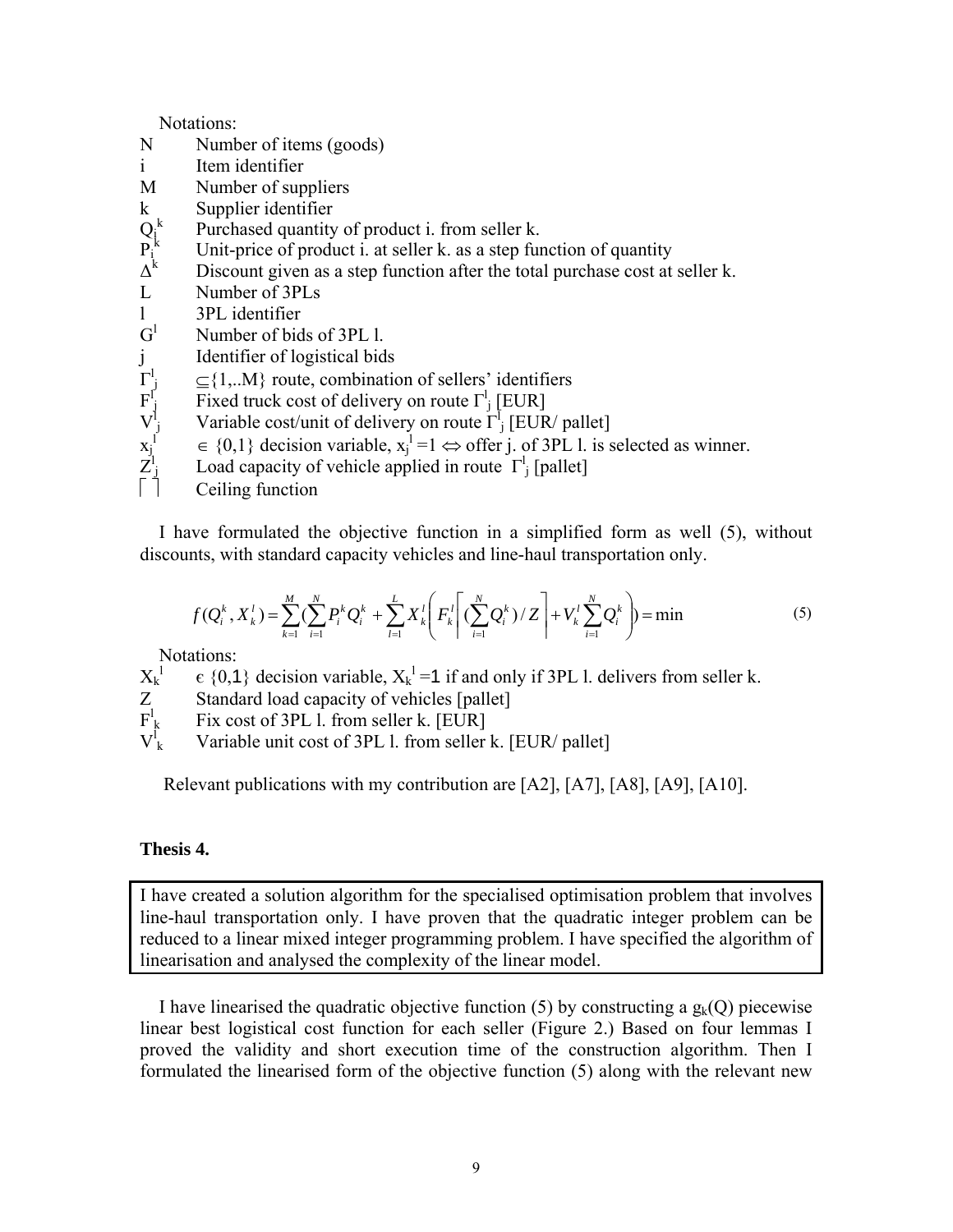constraints and proved that the new, linear programming task is equivalent to the original problem.

I have proven that the constraint setting quantities as integer is not needed since the results will be integers anyhow. This relaxation significantly accelerated the solution of the linear programming task as its speed will depend only on the number of binary variables.



Figure 2. General scheme of the minimal logistical cost function from seller k.

I have generalised the linearisation algorithm to cases involving quantity discounts as well and proved the correctness of the solution. I also outlined the method for working with non-standard truck sizes.

Relevant publication with my contribution is [A5].

# **Thesis 5.**

I have reduced the optimisation problem of cases involving combinatorial transportation to the line-haul model. I have created a branch and bound algorithm to handle problems with an extremely large number of variables. I have also developed a faster version of this algorithm applicable to a special class of the problem.

I solved the handling of the combinatorial bids by introducing pro forma sellers assigned to combinations of sellers where prices are set to the lowest ones in the combination. This way I have reduced the combinatorial model to the line-haul model at the cost of a significant increase in the number of sellers

To solve the optimisation problem in the case of very large numbers of sellers I have designed a branch and bound algorithm that compares the cost consequences of selecting different combinations of sellers to buy from.

The algorithm exploits the internal structure of the problem which enables significant simplifications. The only constraint is that an upper limit of number of winning sellers should be given  $(S_{\text{max}})$  which is reasonable from a business point of view as well. The algorithm is based on traversing a multiple tree data structure where the number of trees is equal to the number of sellers. Figure 3. illustrates the data structure and the traversing path for M=4 és  $S_{max}$  =3. Bounding is done by stepping to the right using the minimal costs occurring in a sub-tree.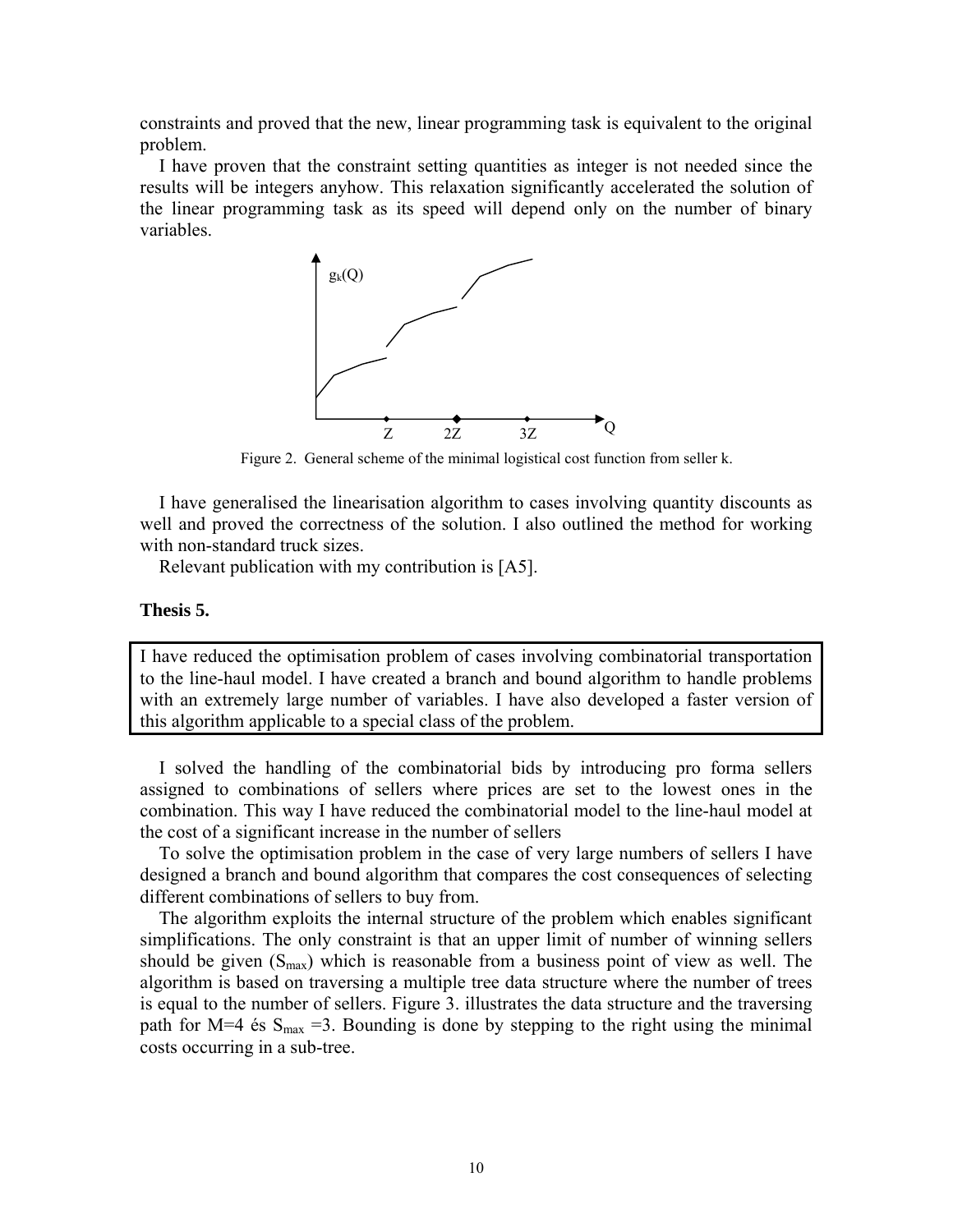

Figure 3.. Traversing  $P({1,2,3,4})$  if  $S<sub>max</sub> = 3$ 

Under special conditions the algorithm can be accelerated by cutting sub-trees at downward steps as well. I proved that an e-marketplace fulfils these conditions if all the sellers have enough quantities of the items they offer to satisfy the buyer's needs.

Relevant publications with my contribution are [A3], [A4].

# **Thesis 6.**

I have carried out a sensitivity analysis of the EMMIL.BM model for cost and volume parameters. Assuming normal parameter distribution I have also analysed the effect of increasing the number of entities involved. I have defined criteria on which to base decisions concerning the economic feasibility of introducing the model. I supported my theoretical results with a test implementation using the MS EXCEL Solver program.

I have analysed three types of costs for sensitivity, the prices of the sellers, the fix and the variable logistical costs. I have formulated the changes of the total cost induced by a small change in any of these parameters. Next I have examined the changes of the total costs caused by relaxing the volume constraints slightly.

I have also formulated the effect that the increment of the number of entities has on the complexity of the problem. I have proven that the number of 3PLs contributing to the minimal cost function of an individual seller cannot be higher than 6 if the variable cost follows a normal distribution. This can significantly limit the increases in complexity.

For normally distributed parameters I have created a simple decision support system to decide about replacing traditional e-marketplace models with EMMIL models. To be able to do this I expressed the estimated changes in purchase costs and logistical costs with the help of the expected mean and variance. Based on the criteria I set up, part of the cases can be regarded as good candidates for switching to EMMIL, in other cases it is definitely not worthwhile to introduce EMMIL, and there is an uncertain area where more detailed examinations are needed prior to switching to EMMIL.

I have created a test implementation using MS EXCEL. The program consists of two parts, the first one is aimed at testing the construction of best logistical cost function since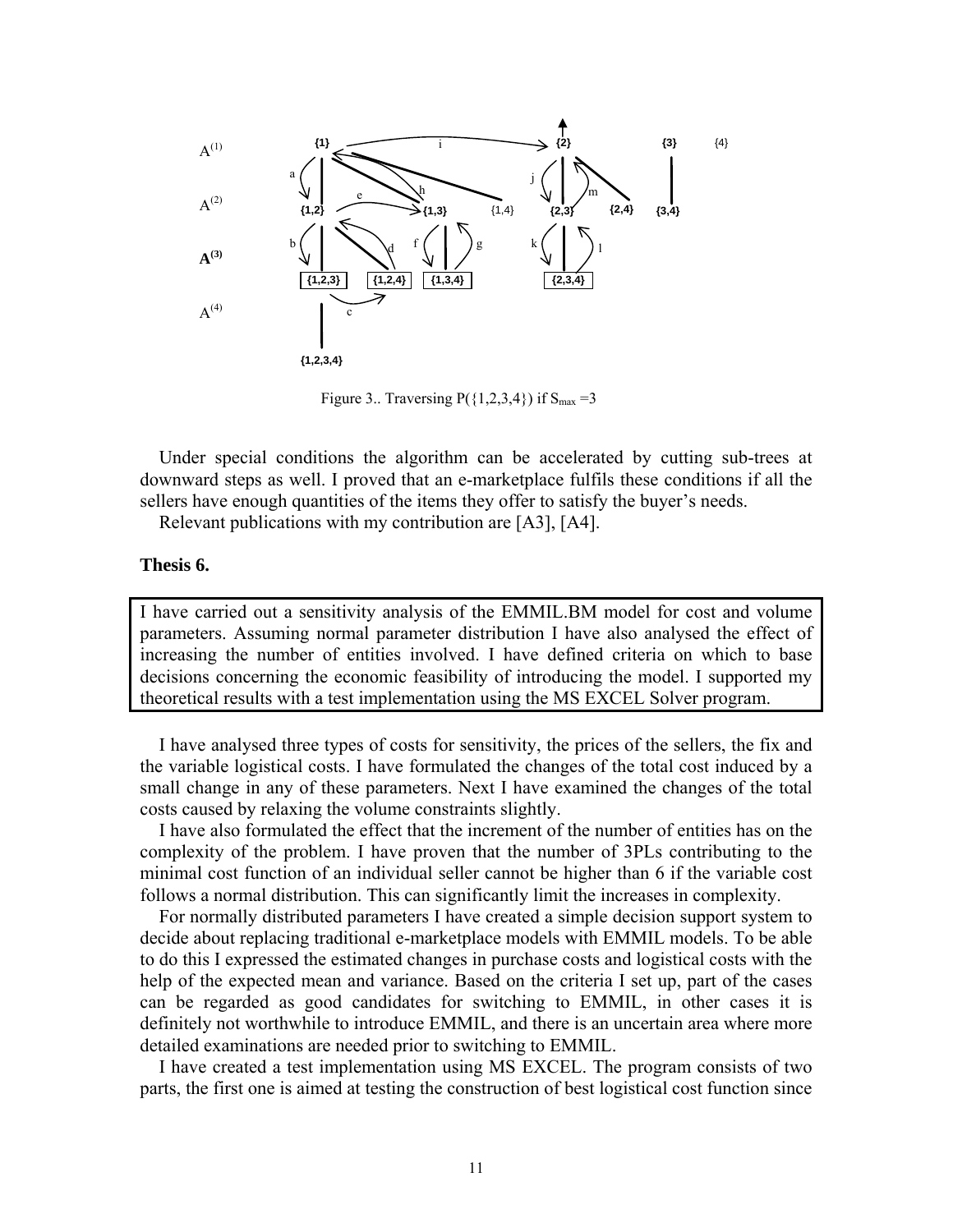this precedes setting up the linear programming problem. The tests have underlined those features of the costs functions, which I had deduced theoretically beforehand.

The second part of the program can be used to test my decision support system since it enables the setting up of the linearised form of the objective function given in (5) along with the necessary constraints. The solution is calculated with the help of the Solver utility. The tests I ran demonstrated that my decision support system is risk avoiding. Forecasted profits proved to be realisable, but a part of the uncertain cases were also profitable even if the system was unable to forecast it.

# **5. Utilisation of the results**

The EMMIL.BM model is aimed at optimising the allocation according to the interests of the buyer but it can offer several advantages to other stakeholders as well, while it also requires investments and can cause losses to other stakeholders. The following table summarises the possible effects of using EMMIL.BM.

| Stakeholder            | Advantages                                                                                                                                                                                         | Costs, disadvantages                                                                                                    |
|------------------------|----------------------------------------------------------------------------------------------------------------------------------------------------------------------------------------------------|-------------------------------------------------------------------------------------------------------------------------|
| <b>Buyer</b>           | The total cost is aggregated and<br>٠<br>minimised<br>The logistical costs can be reduced<br>٠<br>Requirements can be published<br>٠<br>easily                                                     | Costs of e-marketplace<br>П<br>Systems development<br>Changeover<br>п<br>Maintenance                                    |
| Sellers                | Increasing market opportunities<br>٠<br>Negotiations can be automated by a<br>п<br>program<br>Better bargaining position (in<br>Π<br>advantageous geographical location)                           | Costs related to e-<br>٠<br>commerce<br>Worse bargaining position<br>▪<br>(in disadvantageous<br>geographical location) |
| Third party            | Increasing market opportunities<br>п                                                                                                                                                               | Costs related to e-<br>$\blacksquare$                                                                                   |
| logistics<br>providers | Negotiations can be automated<br>٠<br>Improved utilisation of resources<br>п<br><b>Transportation capacity</b><br>Storing capacity                                                                 | commerce                                                                                                                |
| Society                | More efficient economy<br>٠                                                                                                                                                                        | Unemployment might grow<br>$\blacksquare$                                                                               |
| Environ-<br>ment       | Decreasing waste of energy and<br>$\blacksquare$<br>consumption of natural resources<br>Decreasing pollution<br>▪<br>Air pollution<br>Noise<br>٠<br>Waste from amortised<br>transportation devices |                                                                                                                         |

My dissertation forms an integrated part of the researches going on at ME-ALT not just by building upon previous publications at the department but also being the foundation of subsequent research agendas [C1]. A graduate dissertation [C2] has also utilised my work and its author will continue his research in the PhD school.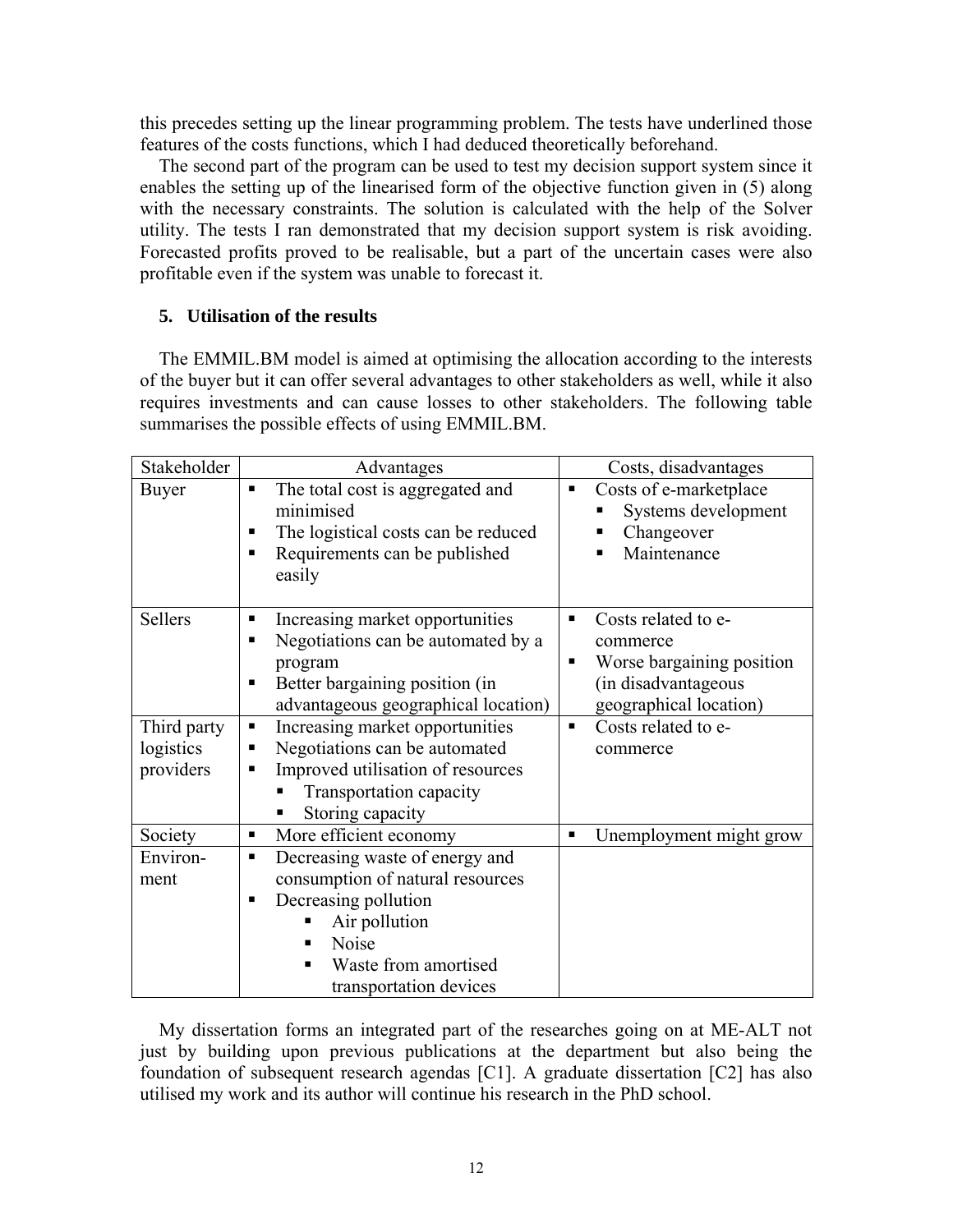The EMMIL model is also integrated into the research program of the Centre for Parallel Computing at the University of Westminster and the Parallel and Distributed Laboratory of MTA SZTAKI. As it is indicated by publications [A2], [A4], [A7] the EMMIL.BM model will be exploited by the planned Grid based E-marketplace designed in the framework of joint research projects.

The real world implementation and usage will uncover the possible shortcomings and pitfalls of my algorithms and set further requirements for them but I believe that the approach suggested in my theses will be an accepted form of electronic commerce.

Further information: lkacsuk@ibs-b.hu

#### **6. References to publications with my contribution**

- [A1] Kacsukné B. L., J. Cselényi : Cost considerations of the EMMIL E-Marketplaces, in: Bányai T, Cselényi J. (szerk.): Logistics Networks – Models, Methods and Applications, pp. 235-248. Miskolci Egyetem, Miskolc 2005
- [A2] Lívia Kacsukné Bruckner-Tamás Kiss: Integrating Logistics with E-Marketplaces Using Grid Technology Annales of IBS, Nemzetközi Üzleti Főiskola, Budapest 2005
- [A3] Lívia Kacsukné Bruckner József Cselényi : Principles and Algorithms of EMMIL Marketplaces, IEEE Conference on E-Commerce 2005 pp. 426-430. München 2005 július 19.-22.
- [A4] Lívia Kacsukné Bruckner Gábor Hermann : On the Algorithms of the Grid-Based EMMIL E-Marketplace Model, Mipro International Conference Opatija, pp. 253-258. 2005 Május 30.-Június 06.
- [A5] Lívia Kacsukné Bruckner József Cselényi : On the Optimisation Problems of Emmil Marketplaces, MicroCAD International Conference pp. 257-272. Harkov, 2005. Május 19. – 20.
- [A6] Lívia Kacsukné Bruckner József Cselényi : Cost Models of E-Marketplaces Integrated with Logistics, MicroCAD International Conference, Miskolc, 2005 Március 10-11.
- [A7] Lívia K. Bruckner Tamás Kiss: Using Grid-technology to Implement an e-Marketplace Integrated with Logistics Dapsys 2004 International Conference pp.155-163 Budapest, 2004
- [A8] Kacsukné Bruckner Lívia: Grid alapú, logisztikával integrált elektronikus piactér modellje, Vezetéstudomány, XXXV/12. pp. 31.-40. BKÁE Vezetõképzõ Intézet Budapest 2004.
- [A9] Lívia Kacsukné Bruckner A Grid-Based e-Marketplace Model Integrated with Logistics, Mipro International Conference pp. 241-244. Opatija, 2004.
- [A10] Lívia Kacsukné Bruckner József Cselényi : E-Marketplace Model Integrated with Logistics, MicroCAD International Conference, Supplementary Volume pp. 37-42. Miskolc 2004.
- [A11] Lívia Kacsukné Bruckner József Cselényi : Ways to Solve Logistical Problems Using Distributed Systems pp. 21-27. MicroCAD International Conference Miskolc, 2003.
- [A12] Lívia Kacsukné Bruckner József Cselényi :A Distributed Model for Scheduling Multi-Product, Multi-Stage Integrated Production-Logistics Systems Aiming at Lead Time Optimisation, WESIC International Conference pp. 551-558 Miskolc, 2003
- [A13] Kacsukné Bruckner Lívia Kiss Tamás: Az elektronikus kereskedelem oktatása a Nemzetközi Üzleti Főiskolán, Informatika a felsőoktatásban országos konferencia, Debrecen 2002.
- [A14] Kacsukné Bruckner Lívia Kiss Tamás: Bevezetés az üzleti informatikába, Akadémiai Kiadó ISBN 9630576449, Budapest 1999, 2001

#### **7. References**

- [B1] Bichler, Martin, "A Roadmap to Auction-based Negotiation Protocols for Electronic Commerce", In: Proceedings of the 33th Hawai'i International Conference on Systems Sciences (HICSS), Maui, Hawaii; January 4 - 7, 2000
- [B2] Chandrashekar T. S., Narahari Y., Charles H. Rosa, Devadatta Kulkarni, and Jeffrey D. Tew: "Auction Based Mechanisms for Electronic Procurement" http://lcm.csa.iisc.ernet.in/hari/survey/chandra-procure.pdf downloadad 2<sup>nd</sup> February 2005